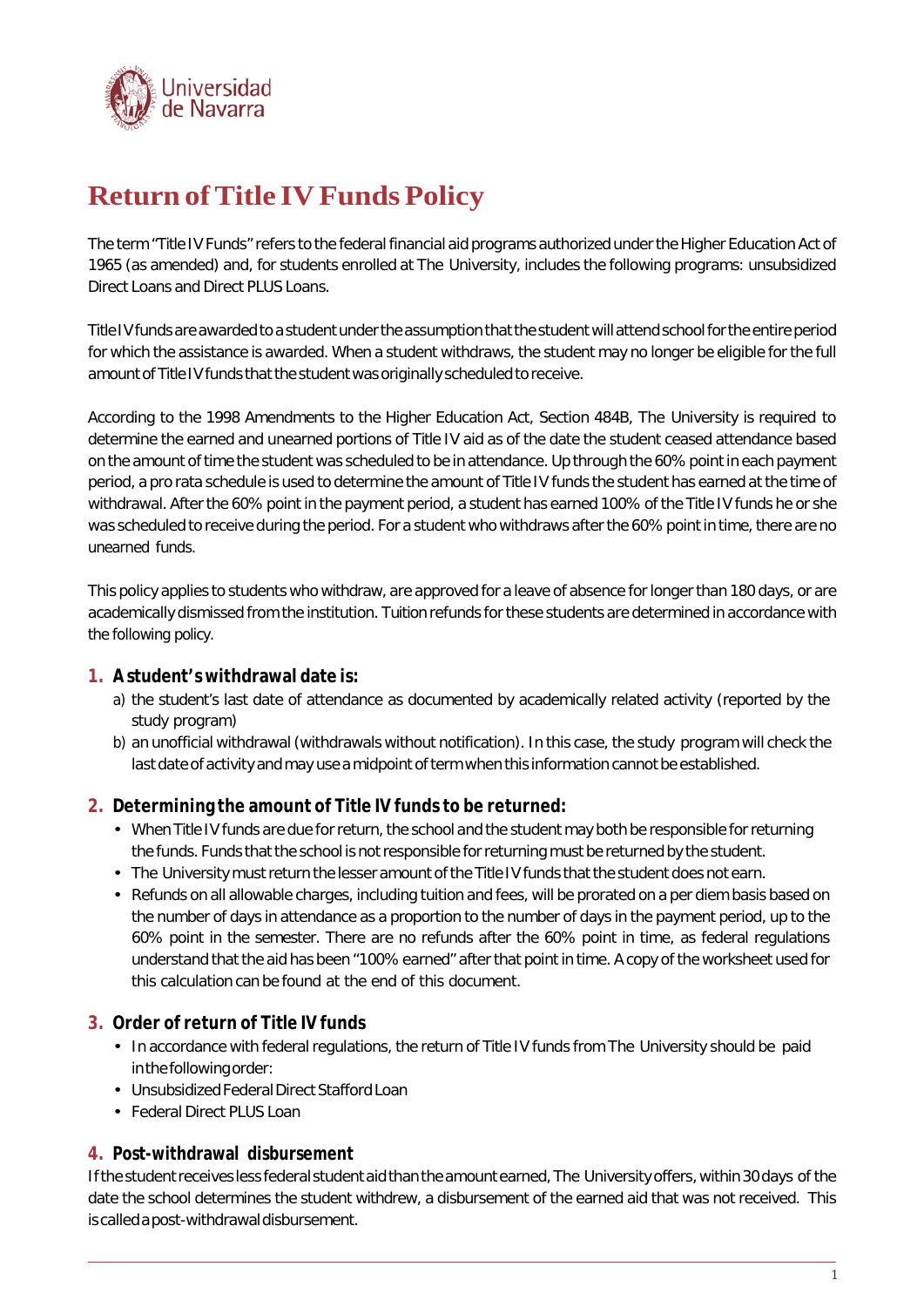

A post-withdrawal disbursement must be made within 180 days ofthe date the Financial Aid Office determines that the studentwithdrew.The amount of a post-withdrawal disbursementis determined by following the requirements for calculating earned Title IV aid and has no relationship to incurred educational costs.

The Financial Aid Office will notify a student about the post-withdrawal disbursement by sending an email with all therequiredinformation(calculation,deadlinesandprocedure).

# **5. Actions a school musttake before making a post-withdrawal disbursement:**

The Financial Aid Office will obtain confirmation from the student before making any disbursement of loan funds from a post-withdrawal disbursement. Without obtaining the student's permission, Title IV grant funds from a post-withdrawal disbursement are credited to the student's account to pay for Institutional Charges such as tuition or are disbursed directly to the student. The school will obtain the student's authorization to credit the student's account with Title IV aid for charges other than current charges.

#### **6. Institutional responsibilities of The University regarding the return of Title IV Funds.**

- Informing each student regarding this policy (by having the Financial Aid Office send a written notification by emailto all incoming students and during entrance counseling sessions).
- Identifyingstudentswhoareaffectedbythispolicy.
- Performing, within 30 days, the Return of Title IV Funds calculation for students who are subject to the policy.
- Returning the Title IV Funds that are due within 45 days of the date of determination.

# **7. Students' responsibilities regarding the return of Title IV Funds.**

- Returning any funds to the Title IV programs that were disbursed directly to the student and for which the student was determined to be ineligible via the Return of Title IV Funds calculation.
- Students with Title IV financial aid must notify the IESE Financial Aid Office immediately of a pending withdrawal or leave, as federal refunds must be made within 45 days of the date of withdrawal or leave. Students have the right to obtain a final calculation of the return of Federal Funds.

# **8. Additional measures**

The requirements for Title IV program funds when students withdraw are separate from the school refund policy. According to the University's regulations, the student might have to reimburse any funds to the school that were previously required to be returned to the U.S. federal government.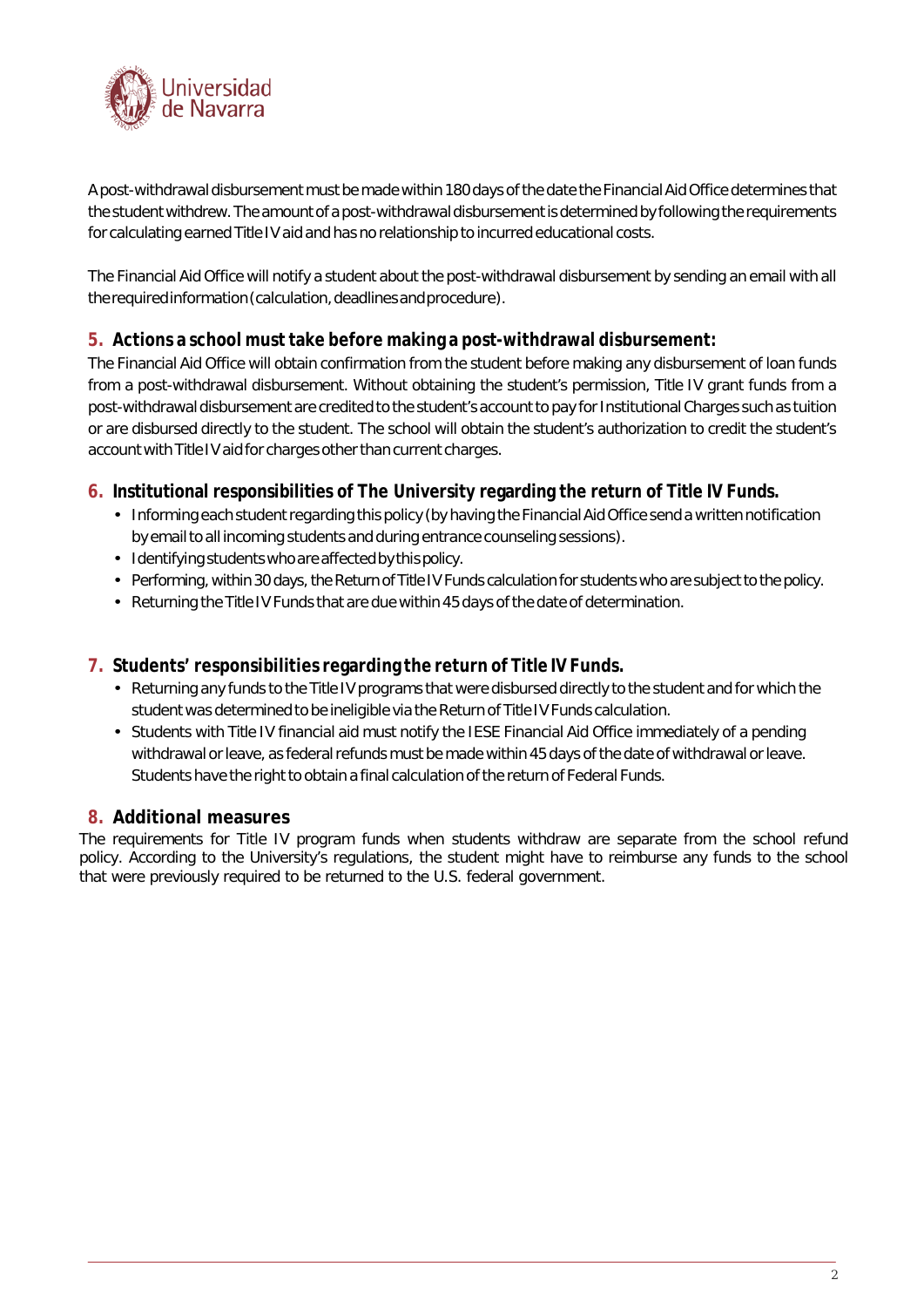| Treatment Of Title IV Funds When A Student Withdraws From A Credit-Hour Program                                                                                                      |                                                                                                                                                                                                                |  |  |  |  |  |  |  |
|--------------------------------------------------------------------------------------------------------------------------------------------------------------------------------------|----------------------------------------------------------------------------------------------------------------------------------------------------------------------------------------------------------------|--|--|--|--|--|--|--|
| <b>Student's Name</b>                                                                                                                                                                | <b>Social Security Number</b>                                                                                                                                                                                  |  |  |  |  |  |  |  |
| Date form<br>completed                                                                                                                                                               | Date of school's determination<br>that student withdrew                                                                                                                                                        |  |  |  |  |  |  |  |
| Period used for calculation (check one)                                                                                                                                              | <b>Period of enrollment</b><br><b>Payment period</b>                                                                                                                                                           |  |  |  |  |  |  |  |
| Monetary amounts should be in dollars and cents (rounded to the nearest penny).                                                                                                      |                                                                                                                                                                                                                |  |  |  |  |  |  |  |
| When calculating percentages, round to three decimal places. (For example, .4486 = .449, or 44.9%)                                                                                   |                                                                                                                                                                                                                |  |  |  |  |  |  |  |
| <b>STEP 1: Student's Title IV Aid Information</b>                                                                                                                                    | <b>Amount that Could</b><br>E. Total Title IV aid disbursed for the                                                                                                                                            |  |  |  |  |  |  |  |
| <b>Amount Disbursed</b><br><b>Title IV Grant Programs</b><br>1. Pell Grant                                                                                                           | Have Been Disbursed<br>period.                                                                                                                                                                                 |  |  |  |  |  |  |  |
| 2. Academic Competitiveness Grant                                                                                                                                                    | B.                                                                                                                                                                                                             |  |  |  |  |  |  |  |
| 3. National SMART Grant                                                                                                                                                              | E.                                                                                                                                                                                                             |  |  |  |  |  |  |  |
| 4. FSEOG                                                                                                                                                                             | F. Total Title IV grant aid disbursed and that                                                                                                                                                                 |  |  |  |  |  |  |  |
| 5. TEACH Grant<br>6. Iraq Afghanistan Service Grant                                                                                                                                  | could have been disbursed for the<br>period.                                                                                                                                                                   |  |  |  |  |  |  |  |
| А.                                                                                                                                                                                   | А.<br>C.                                                                                                                                                                                                       |  |  |  |  |  |  |  |
| Subtotal                                                                                                                                                                             | Subtotal                                                                                                                                                                                                       |  |  |  |  |  |  |  |
| Net Amount Disbursed<br><b>Title IV Loan Programs</b>                                                                                                                                | F. \$<br>Net Amount that Could<br>Have Been Disbursed                                                                                                                                                          |  |  |  |  |  |  |  |
| 7. Unsubsidized FFEL/Direct Stafford Loan                                                                                                                                            | G. Total Title IV aid disbursed and that could<br>have been disbursed for the period.                                                                                                                          |  |  |  |  |  |  |  |
| 8. Subsidized FFEL/Direct Stafford Loan                                                                                                                                              | А.                                                                                                                                                                                                             |  |  |  |  |  |  |  |
| 9. Perkins Loan<br>10. FFEL/Direct PLUS (Graduate Student)                                                                                                                           | В.                                                                                                                                                                                                             |  |  |  |  |  |  |  |
| 11. FFEL/Direct PLUS (Parent)                                                                                                                                                        |                                                                                                                                                                                                                |  |  |  |  |  |  |  |
| B.                                                                                                                                                                                   | D.<br>D.                                                                                                                                                                                                       |  |  |  |  |  |  |  |
| Subtotal                                                                                                                                                                             | G.\$<br>Subtotal                                                                                                                                                                                               |  |  |  |  |  |  |  |
| <b>STEP 2: Percentage of Title IV Aid Earned</b>                                                                                                                                     | STEP 3: Amount of Title IV Aid Earned by the Student                                                                                                                                                           |  |  |  |  |  |  |  |
| Scheduled end date Date of withdrawal<br><b>Start date</b>                                                                                                                           | Multiply the percentage of Title IV aid earned (Box H) by<br>the Total Title IV aid disbursed and that could have been<br>disbursed for the period (Box G).                                                    |  |  |  |  |  |  |  |
| A school that is not required to take attendance may, for a                                                                                                                          |                                                                                                                                                                                                                |  |  |  |  |  |  |  |
| student who withdraws without notification, enter 50% in<br>Box H and proceed to Step 3. Or, the school may enter the<br>last date of attendance at an academically related activity | $\%$ X<br>$\mathsf{I}$ . \$<br>Box G<br>Box H                                                                                                                                                                  |  |  |  |  |  |  |  |
| for the "withdrawal date," and proceed with the calculation                                                                                                                          | <b>STEP 4: Title IV Aid to be Disbursed or Returned</b>                                                                                                                                                        |  |  |  |  |  |  |  |
| as instructed. For a student who officially withdraws, enter<br>the withdrawal date.                                                                                                 | If the amount in Box I is greater than the amount in                                                                                                                                                           |  |  |  |  |  |  |  |
| H. Percentage of payment period or period of                                                                                                                                         | Box E, go to Item J (Post-withdrawal disbursement).                                                                                                                                                            |  |  |  |  |  |  |  |
| enrollment completed<br>Divide the calendar days completed in the period by the                                                                                                      | If the amount in Box I is less than the amount in<br>Box E, go to Title IV aid to be returned (Item K).                                                                                                        |  |  |  |  |  |  |  |
| total calendar days in the period (excluding scheduled<br>breaks of five days or more AND days that the student<br>was on an approved leave of absence).                             | If the amounts in Box I and Box E are equal, STOP.<br>No further action is necessary.                                                                                                                          |  |  |  |  |  |  |  |
|                                                                                                                                                                                      | J. Post-withdrawal disbursement                                                                                                                                                                                |  |  |  |  |  |  |  |
| $\%$<br>÷<br>Ξ<br><b>Total days</b><br>Completed days                                                                                                                                | From the Amount of Title IV aid earned by the student<br>(Box I) subtract the Total Title IV aid disbursed for the<br>period (Box E). This is the amount of the post-<br>withdrawal disbursement.              |  |  |  |  |  |  |  |
| If this percentage is greater than 60%, enter 100% in<br>Box H and proceed to Step 3.                                                                                                | $=$ $J.$ \$<br>Box I<br>Box E                                                                                                                                                                                  |  |  |  |  |  |  |  |
| If this percentage is less than or equal to 60%, enter<br>that percentage in Box H,<br>$\%$<br>Η.<br>and proceed to Step 3.                                                          | Stop here, and enter the amount in "J" in Box 1 on<br>Page 3 (Post-withdrawal disbursement tracking sheet).<br>Step 4 continued ▶<br>Vou should use this form when the withdrawal date is on or after 7/1/2010 |  |  |  |  |  |  |  |

p. 1 of 3 You should use this form when the withdrawal date is on or after 7/1/2010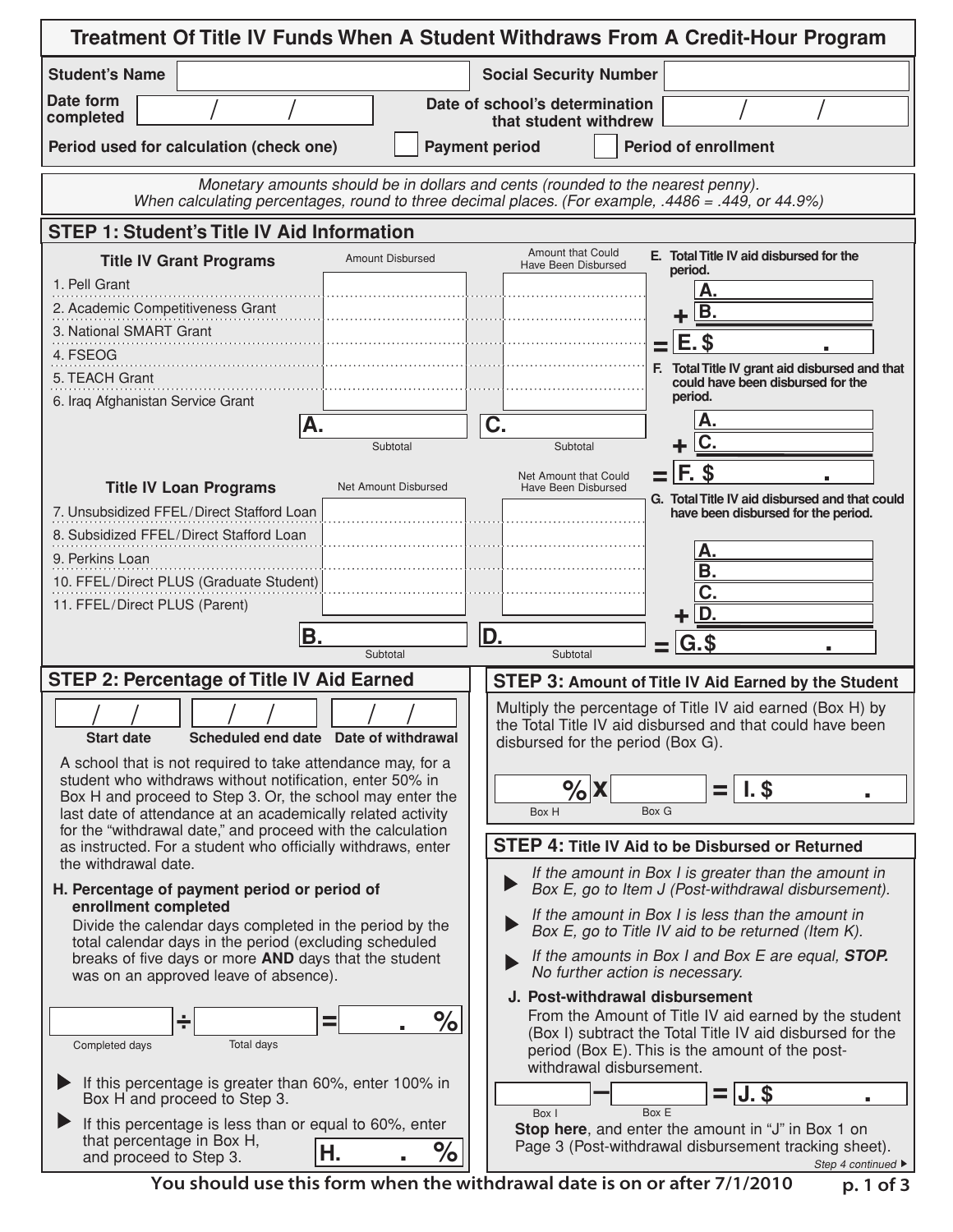| <b>Student's Name</b>                                                                                                                                                                                                                | <b>Social Security Number</b>                                                                                                                                                                                                                                                                                                       |  |  |  |
|--------------------------------------------------------------------------------------------------------------------------------------------------------------------------------------------------------------------------------------|-------------------------------------------------------------------------------------------------------------------------------------------------------------------------------------------------------------------------------------------------------------------------------------------------------------------------------------|--|--|--|
| <b>STEP 4: Aid to be Disbursed or Returned CONTINUED</b>                                                                                                                                                                             | <b>STEP 7: Initial Amount of Unearned Title IV Aid Due</b>                                                                                                                                                                                                                                                                          |  |  |  |
| K. Title IV aid to be returned<br>From the Total Title IV aid disbursed for the period<br>(Box E) subtract the amount of Title IV aid earned by<br>the student (Box I). This is the amount of Title IV aid<br>that must be returned. | from the Student<br>From the amount of Title IV aid to be returned (Box K) subtract the<br>Amount for the school to return (Box O).<br>IQ.<br>Box O<br>Box K<br>If Box Q is $\le$ zero, <b>STOP</b> . If greater than zero, go to Step 8                                                                                            |  |  |  |
| $=$ $K.$ \$<br>٠<br>Box I<br>Box E                                                                                                                                                                                                   | <b>STEP 8: Repayment of the Student's loans</b>                                                                                                                                                                                                                                                                                     |  |  |  |
| <b>STEP 5: Amount of Unearned Title IV Aid Due</b><br>from the School<br>L. Institutional charges for                                                                                                                                | From the Net loans disbursed to the student (Box B) subtract the<br>Total loans the school must return (Box P) to find the amount of<br>Title IV loans the student is still responsible for repaying (Box R).<br>These loans consist of loans the student has earned, or unearned                                                   |  |  |  |
| Tuition<br>the period<br>Room<br><b>Board</b><br>Other                                                                                                                                                                               | loan funds the school is not responsible for repaying. They are<br>repaid to the loan holders according to the terms of the borrower's<br>promissory note.<br>R.S                                                                                                                                                                   |  |  |  |
| Other<br>Other<br><b>Total Institutional Charges</b>                                                                                                                                                                                 | Box P<br>Box B<br>If Box Q is less than or equal to Box R, STOP.<br>The only action a school must take is to notify the holders<br>of the loans of the student's withdrawal date.                                                                                                                                                   |  |  |  |
| L.\$<br>(Add all the charges together)                                                                                                                                                                                               | If Box Q is greater than Box R, proceed to Step 9.                                                                                                                                                                                                                                                                                  |  |  |  |
| M. Percentage of unearned Title IV aid                                                                                                                                                                                               | <b>STEP 9: Grant Funds to be Returned</b>                                                                                                                                                                                                                                                                                           |  |  |  |
| $\frac{1}{\sqrt{2}}$<br>$\% = M$ .<br>$100\% -$<br>Box H<br>N. Amount of unearned charges<br>Multiply institutional charges for the period (Box L) by<br>the percentage of unearned Title IV aid (Box M).                            | S. Initial amount of Title IV grants for student to return<br>From the initial amount of unearned Title IV aid due from<br>the student (Box Q) subtract the amount of loans to be<br>repaid by the student (Box R).                                                                                                                 |  |  |  |
| $\% = N$<br>X<br>Box L<br>Box M<br>O. Amount for school to return<br>Compare the amount of Title IV aid to be returned                                                                                                               | $=$ $ S.$ \$<br>Box Q<br>Box R<br>T. Amount of Title IV grant protection<br>Multiply the total of Title IV grant aid that was disbursed<br>and that could have been disbursed for the period<br>(Box F) by 50%.                                                                                                                     |  |  |  |
| (Box K) to amount of unearned charges (Box N),<br>and enter the lesser amount. $\boxed{0.\$}$                                                                                                                                        | 50%<br>X<br>$\equiv$<br>Box F<br>U. Title IV grant funds for student to return<br>From the Initial amount of Title IV grants for student to                                                                                                                                                                                         |  |  |  |
| <b>STEP 6: Return of Funds by the School</b><br>The school must return the unearned aid for which the school is                                                                                                                      | return (Box S) subtract the Amount of Title IV grant<br>protection (Box T).                                                                                                                                                                                                                                                         |  |  |  |
| responsible (Box O) by repaying funds to the following sources, in<br>order, up to the total net amount disbursed from each source.<br>Amount for School<br><b>Title IV Programs</b><br>to Return                                    | $=$ U.s<br>Box S<br>Box T                                                                                                                                                                                                                                                                                                           |  |  |  |
| 1. Unsubsidized FFEL/Direct Stafford Loan<br>2. Subsidized FFEL/Direct Stafford Loan<br>3. Perkins Loan                                                                                                                              | If Box U is less than or equal to zero, <b>STOP</b> . If not, go to Step 10.<br>STEP 10: Return of Grant Funds by the Student<br>Except as noted below, the student must return the unearned grant funds<br>for which he or she is responsible (Box U). The grant funds returned by                                                 |  |  |  |
| 4. FFEL/Direct PLUS (Graduate Student)<br>5. FFEL/Direct PLUS (Parent)<br><b>Total loans the</b>                                                                                                                                     | the student are applied in order as indicated, up to the amount disbursed<br>from that grant program minus any grant funds the school is responsible<br>for returning to that program in Step 6.                                                                                                                                    |  |  |  |
| P. \$<br>school must return<br>6. Pell Grant<br>7. Academic Competitiveness Grant<br>8. National SMART Grant<br>9. FSEOG<br>10. TEACH Grant<br>11. Iraq Afghanistan Service Grant                                                    | Note that the student is not responsible for returning funds<br>to any program to which the student owes \$50.00 or less.<br><b>Title IV Grant Programs</b><br>Amount To Return<br>1. Pell Grant<br>2. Academic Competitiveness Grant<br>3. National SMART Grant<br>4. FSEOG<br>5. TEACH Grant<br>6. Iraq Afghanistan Service Grant |  |  |  |